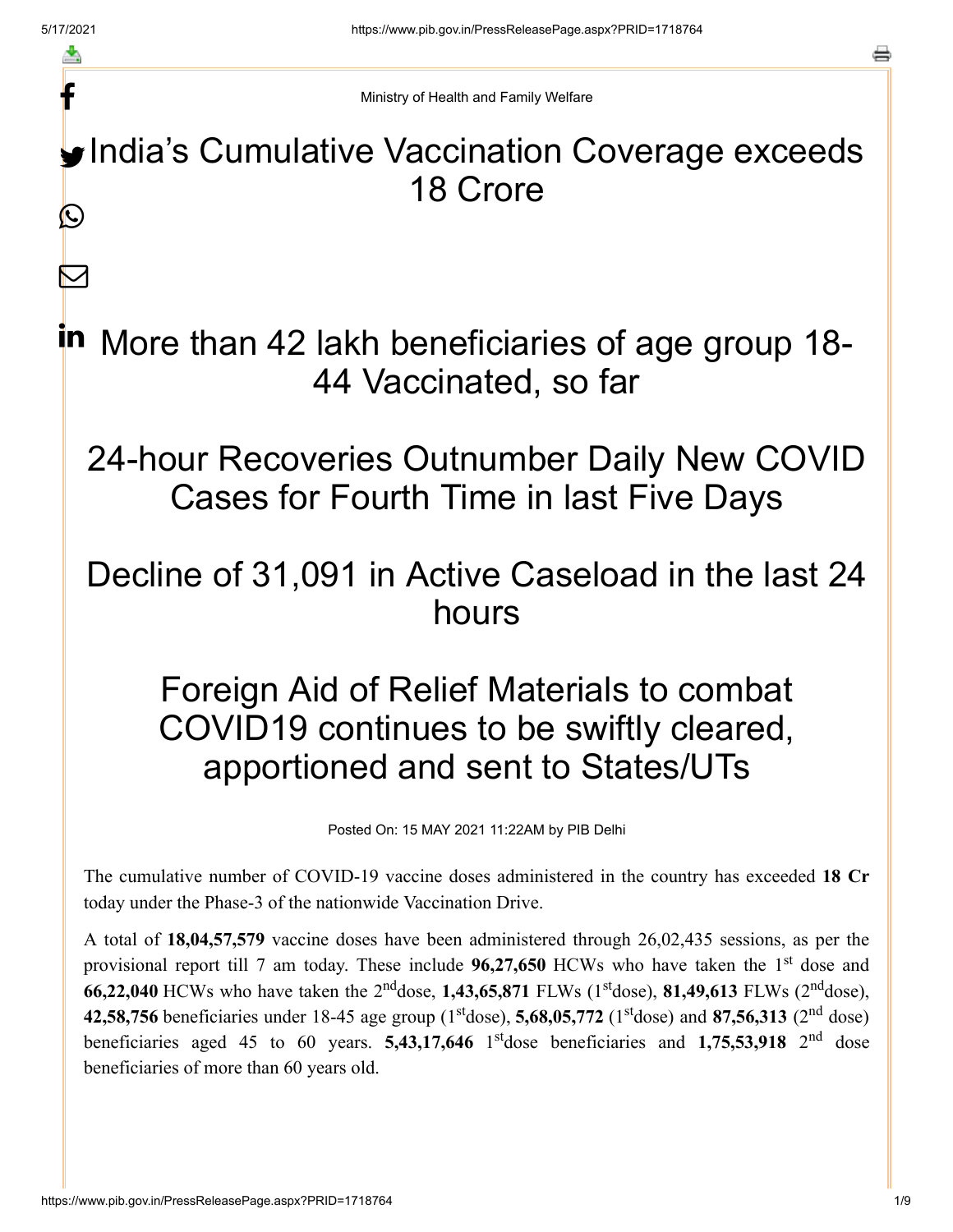5/17/2021 https://www.pib.gov.in/PressReleasePage.aspx?PRID=1718764

|  | <b>HCWs</b><br><b>FLWs</b>  | 1 <sup>st</sup> Dose | 96,27,650    |
|--|-----------------------------|----------------------|--------------|
|  |                             | 2 <sup>nd</sup> Dose | 66,22,040    |
|  |                             | 1 <sup>st</sup> Dose | 1,43,65,871  |
|  |                             | 2 <sup>nd</sup> Dose | 81,49,613    |
|  | Age Group 18-44 years       | 1 <sup>st</sup> Dose | 42,58,756    |
|  | Age Group 45 to 60<br>years | $1st$ Dose           | 5,68,05,772  |
|  |                             | 2 <sup>nd</sup> Dose | 87,56,313    |
|  | Over 60 years               | 1 <sup>st</sup> Dose | 5,43,17,646  |
|  |                             | 2 <sup>nd</sup> Dose | 1,75,53,918  |
|  |                             | <b>Total</b>         | 18,04,57,579 |

Ten states account for **66.73%** of the cumulative doses given so far in the country.

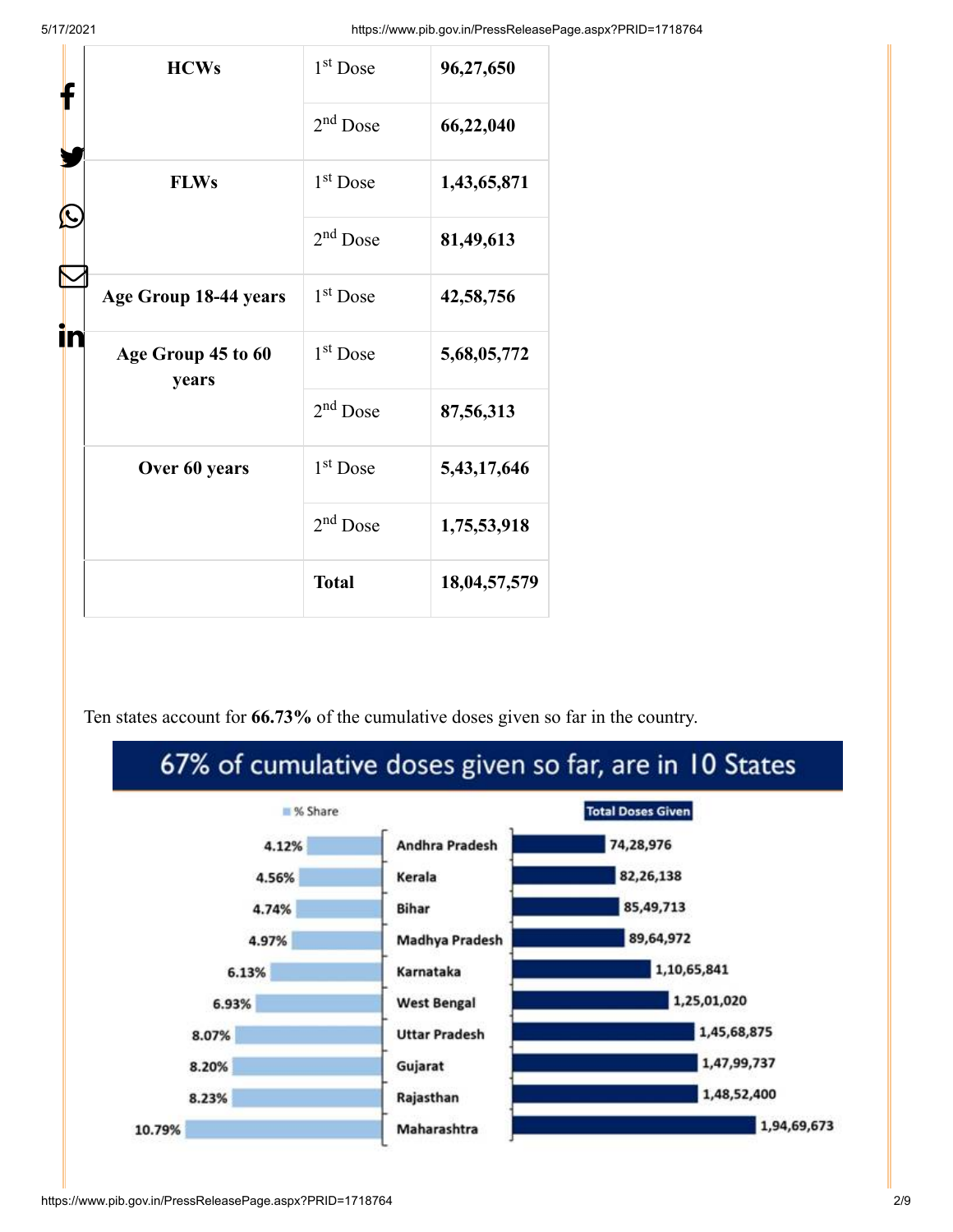$\mathbf t$ 

**3,28,216** beneficiaries of the age group 18-44 years received their first dose of COVID vaccine in the last 24 hours and cumulatively **42,58,756** across 32 States/UTs since the start of phase-3 of vaccination drive. Table below shows the cumulative vaccine doses administered to 18-44 years age group till now.

| Ŀ  | S. No.         | <b>States</b>        | <b>Total</b> |  |
|----|----------------|----------------------|--------------|--|
|    | $\mathbf{1}$   | A & N Islands        | 1,176        |  |
|    | $\overline{2}$ | Andhra Pradesh       | 2,624        |  |
| İn | $\overline{3}$ | Assam                | 1,60,139     |  |
|    | $\overline{4}$ | Bihar                | 5,08,034     |  |
|    | 5              | Chandigarh           | 974          |  |
|    | 6              | Chhattisgarh         | 1,028        |  |
|    | $\overline{7}$ | Dadra & Nagar Haveli | 1,663        |  |
|    | 8              | Daman & Diu          | 2,036        |  |
|    | 9              | Delhi                | 5,26,232     |  |
|    | 10             | Goa                  | 1,858        |  |
|    | 11             | Gujarat              | 4,50,980     |  |
|    | 12             | Haryana              | 3,99,946     |  |
|    | 13             | Himachal Pradesh     | 14           |  |
|    | 14             | Jammu & Kashmir      | 30,642       |  |
|    | 15             | Jharkhand            | 32,469       |  |
|    | 16             | Karnataka            | 1,08,059     |  |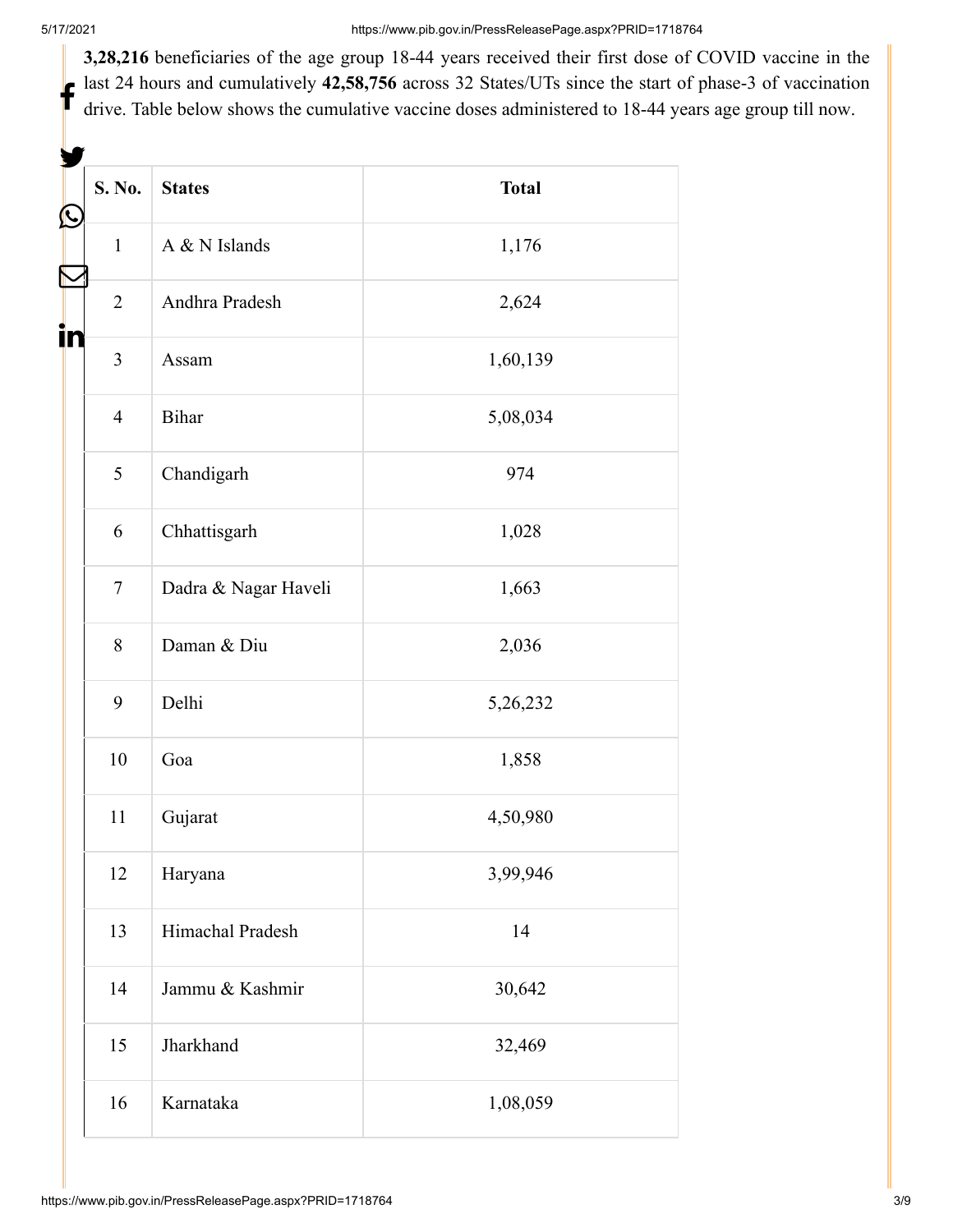| f  | 17     | Kerala               | 1,364          |
|----|--------|----------------------|----------------|
|    | $18\,$ | Ladakh               | 86             |
|    | 19     | Madhya Pradesh       | 1,36,369       |
| Ŀ  | 20     | Maharashtra          | 6,40,922       |
|    | 21     | Meghalaya            | 1,920          |
| in | 22     | Nagaland             | $\overline{4}$ |
|    | 23     | Odisha               | 1,23,086       |
|    | 24     | Puducherry           | $\overline{2}$ |
|    | 25     | Punjab               | 6,403          |
|    | 26     | Rajasthan            | 6,14,253       |
|    | 27     | Tamil Nadu           | 28,241         |
|    | 28     | Telangana            | 500            |
|    | 29     | Tripura              | $\overline{2}$ |
|    | 30     | <b>Uttar Pradesh</b> | 3,66,239       |
|    | 31     | Uttarakhand          | 88,277         |
|    | 32     | West Bengal          | 23,214         |
|    |        | <b>Total</b>         | 42,58,756      |

More than 11 lakh vaccination doses were administered in the last 24 hours. As on Day-119 of the vaccination drive  $(14<sup>th</sup>$  May, 2021), 11,03,625 vaccine doses were given. Across 11,628 sessions, 6,29,445 beneficiaries were vaccinated for  $1<sup>st</sup>$  dose and 4,74,180 beneficiaries received their  $2<sup>nd</sup>$  dose of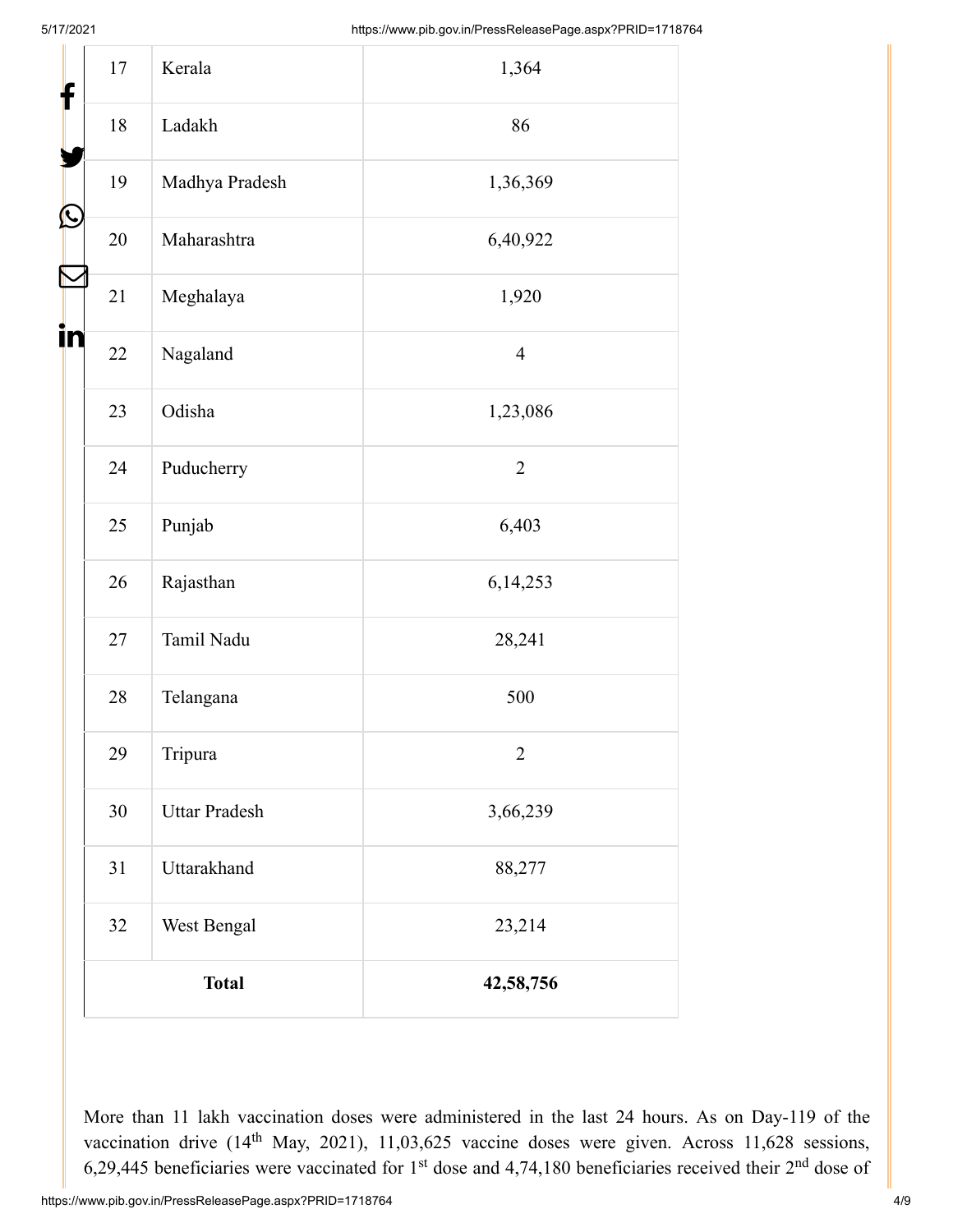f

5/17/2021 https://www.pib.gov.in/PressReleasePage.aspx?PRID=1718764

vaccine.

|  | Date: 14 <sup>th</sup> May, 2021 (Day-119) |  |
|--|--------------------------------------------|--|
|--|--------------------------------------------|--|

|    | <b>HCWs</b>              | 1 <sup>st</sup> Dose | 8,861    |
|----|--------------------------|----------------------|----------|
| C  |                          | $2nd$ Dose           | 16,604   |
|    | <b>FLWs</b>              | $1st$ Dose           | 39,258   |
| in |                          | 2 <sup>nd</sup> Dose | 31,058   |
|    | <b>18-44 years</b>       | 1 <sup>st</sup> Dose | 3,28,316 |
|    | 45 to 60 years           | $1st$ Dose           | 1,83,313 |
|    |                          | 2 <sup>nd</sup> Dose | 2,04,871 |
|    | Over 60 years            | 1 <sup>st</sup> Dose | 69,697   |
|    |                          | $2nd$ Dose           | 2,21,647 |
|    | <b>Total Achievement</b> | 1 <sup>st</sup> Dose | 6,29,445 |
|    |                          | $2nd$ Dose           | 4,74,180 |
|    |                          |                      |          |

India's cumulative recoveries has reached**2,04,32,898**today. The National Recovery Rate is **83.83%.**

**3,53,299**recoveries were registered in the last 24 hours. It outnumbers India's Daily New COVID cases for the fourth time in the last five days.

Ten states account for **70.49%** of the new recoveries.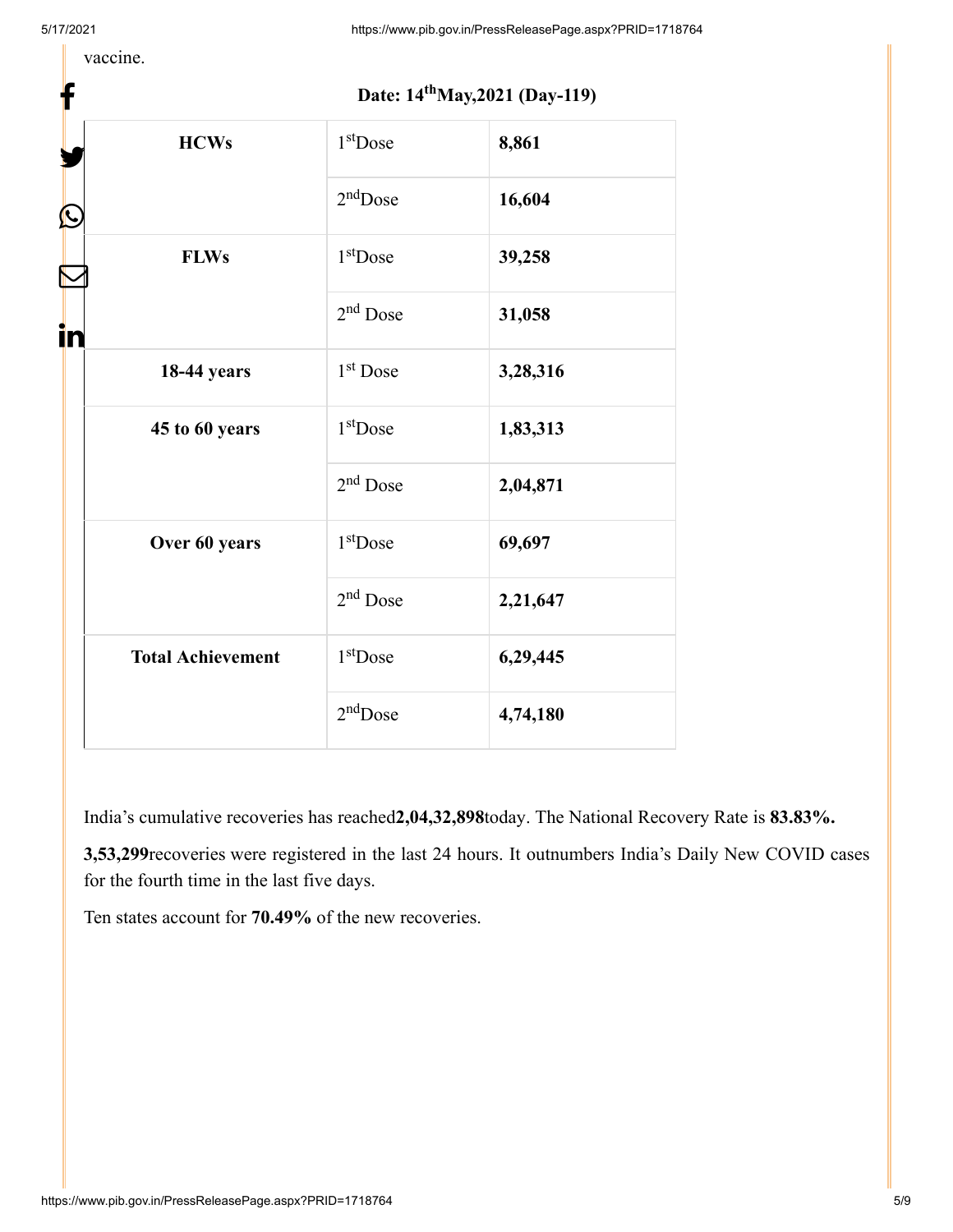5/17/2021 https://www.pib.gov.in/PressReleasePage.aspx?PRID=1718764

![](_page_5_Figure_2.jpeg)

India's total Active Caseload has decreased to **36,73,802 today**. It now comprises **15.07%** of the country's total Positive Cases.

A net **decline** of 31,091 cases is recorded in the active caseload in the last 24 hours.

**11**States cumulatively account for **77.26%** of India's total Active Cases.

![](_page_5_Figure_6.jpeg)

The graph below highlights the change in active cases for states in the last 24 hours.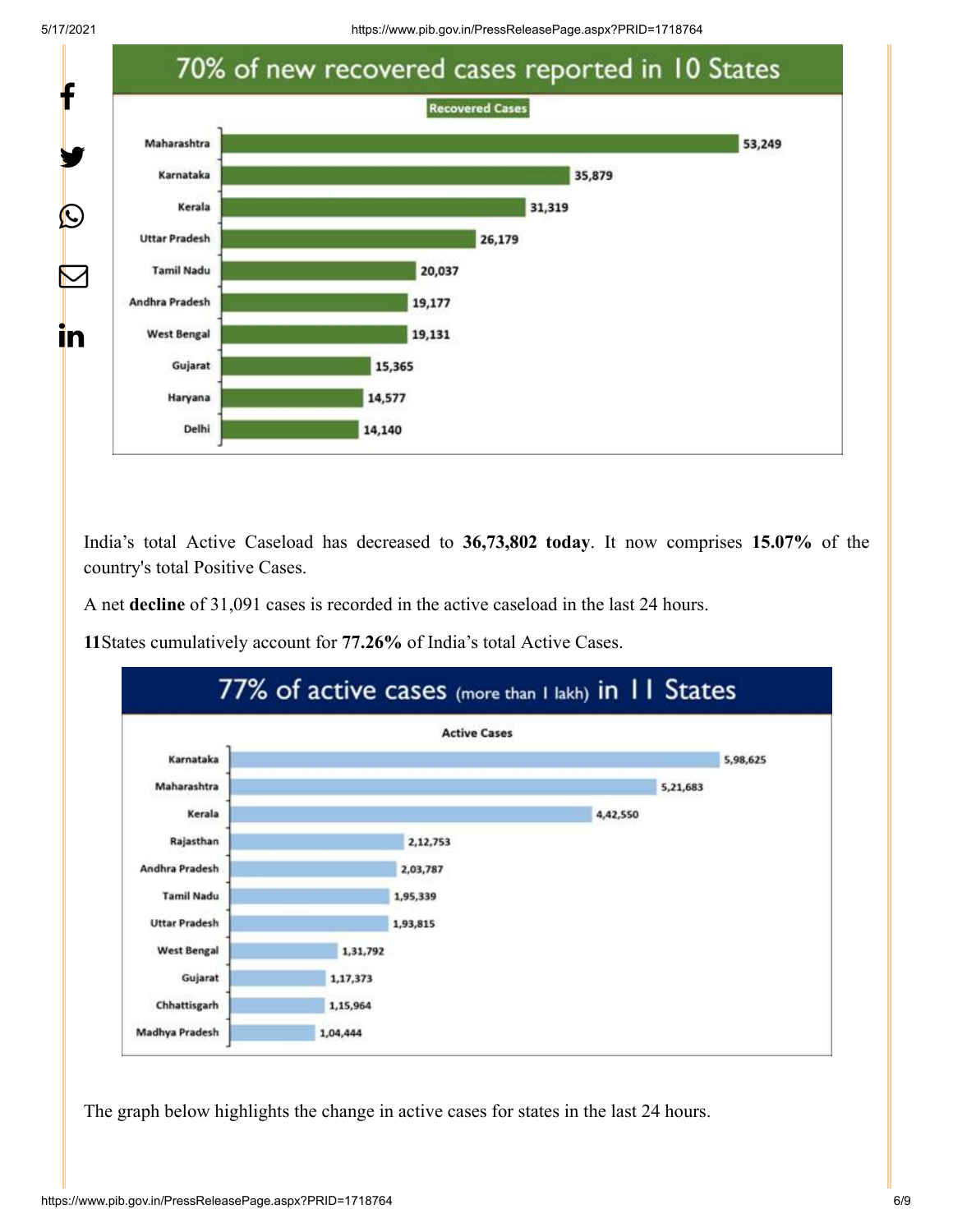![](_page_6_Figure_2.jpeg)

The change in number of active cases for states in the last 15 days is depicted in the graph below.

![](_page_6_Figure_4.jpeg)

Foreign aid of relief materials continues to be swiftly cleared, apportioned and sent to States/UTs to combat COVID19. Cumulatively, 10,796 Oxygen Concentrators; 12,269 Oxygen Cylinders; 19 Oxygen Generation Plants; 6,497 ventilators/Bi PAP and over 4.2L Remdesivir vials delivered/ dispatched through road and air, so far.

**3,26,098** new cases were registered in the last 24 hours.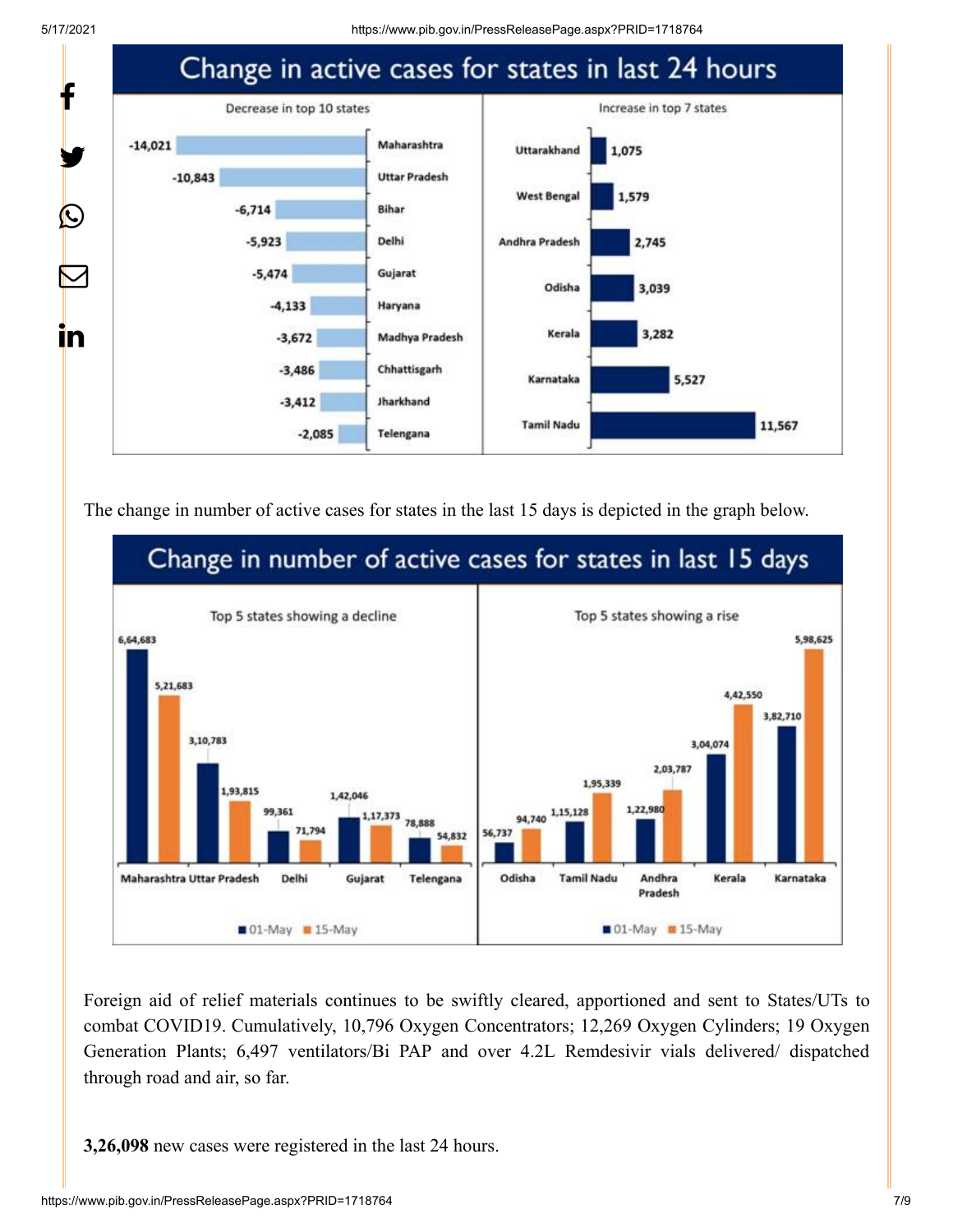Ten States reported **74.85%** of the new cases in last 24 hours.

Karnataka has reported the highest daily new cases at 41,779. It is followed by Maharashtra with 39,923 while Kerala reported 34,694 new cases. f

![](_page_7_Figure_4.jpeg)

The National Mortality Rate currently stands at **1.09%.**

**3,890** deaths were reported in the last 24 hours.

Ten States account for **72.19%** of the new deaths. Maharashtra saw the maximum casualties (695). Karnataka follows with 373 daily deaths.

![](_page_7_Figure_8.jpeg)